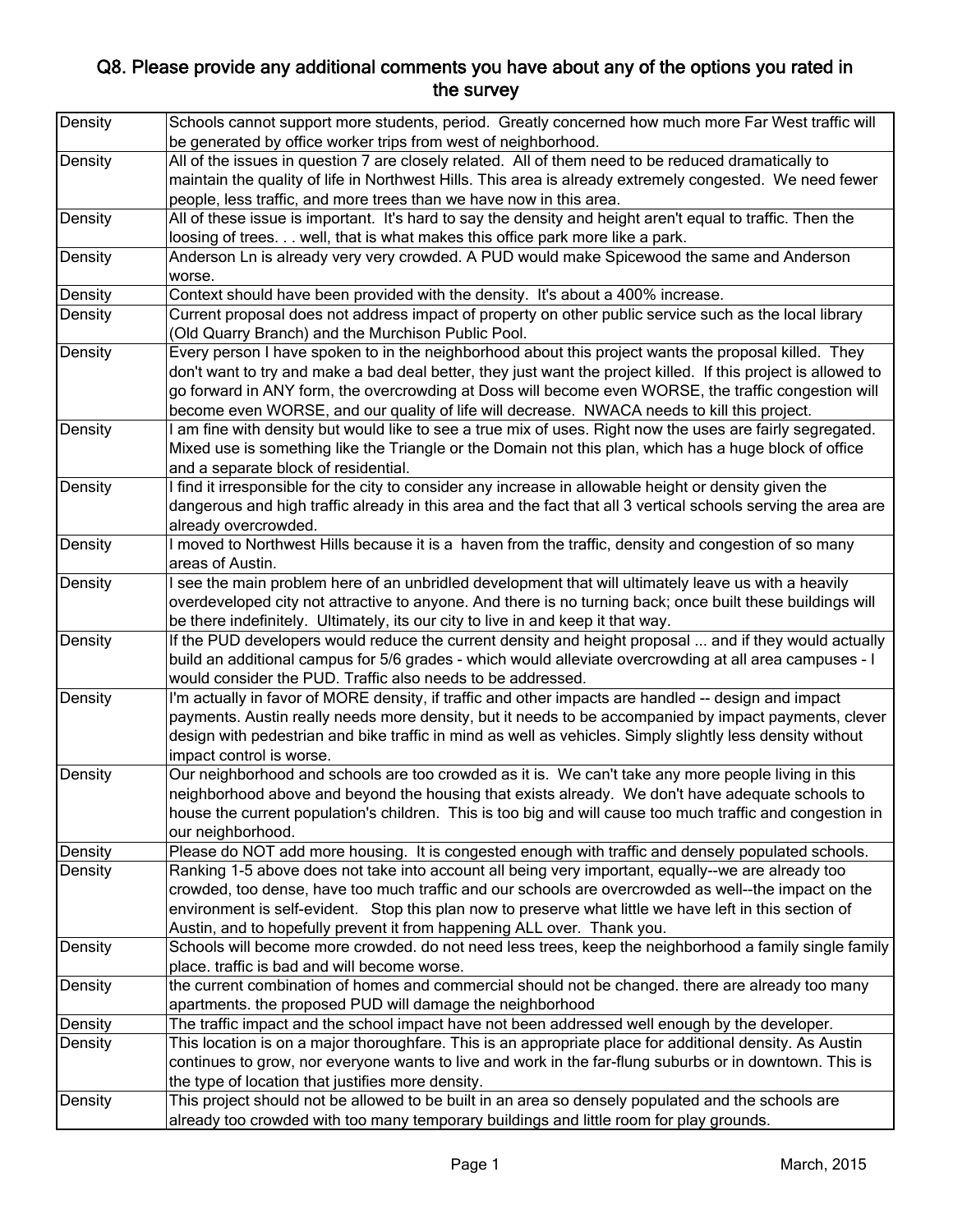| Density     | We cannot absorb the additional traffic and density without sacrificing the quality of the neighborhood       |
|-------------|---------------------------------------------------------------------------------------------------------------|
|             | and putting our high school drivers in danger. Mopac is already u passable at Spicewood Springs so that       |
|             | non neighborhood traffic is using Mesa as an alternative to Mopac. We've had 3 car accidents on Mesa          |
|             | just in my family. Our kids use Mesa to get to Anderson, Murchison and Doss (which are already                |
|             | overcrowded). The proposed development would be a disaster for our neighborhood. Please don't allow           |
|             | the greed of an unscrupulous few to try to turn our neighborhood into Dallas.                                 |
| Density     | I am in favor of more low-cost housing for Austin.                                                            |
| Development | Question 5. The option "Makes no difference to me" I took as meaning regardless of any changes I am           |
|             | still opposing the PUD                                                                                        |
| Development | #6 though I selected 9 stories, I will support what the zoning committee of NAWCA seems appropriate for       |
|             | the area. I do understand the need to redevelop the area and that we must get a bit denser. I support         |
|             | having residential be senior only. OUR schools CANNOT support increase in families. We do however             |
|             |                                                                                                               |
|             | NEED more shops/restaurants.                                                                                  |
| Development | Actually, we oppose the basic concept of a "PUD"                                                              |
| Development | All of #7 are incredibly important to us. We do not support the PUD in any way, nor with any changes to       |
|             | their proposal.                                                                                               |
| Development | Allowing this size of development in an already over-crowded area is completely IRRESPONSIBLE.                |
| Development | Any development here other than parkland is a negative to the area, so the less the better if any.            |
| Development | Any increased density in the neighborhood, especially the increase in multi-family units, will adversely      |
|             | affect the quality of life in our neighborhood in the following ways. 1) Many children now walk or ride their |
|             | bikes to school with limited sidewalk protection. An increase in the number of children attending our         |
|             | schools and increased traffic will increase the likelihood of trauma to our children. 2) Neighborhood         |
|             | residents and families walk, run, or ride their bikes on a daily basis for health, community building, and    |
|             | recreational purposes. This is a current condition of our neighborhood that would be upset by the             |
|             | increase in traffic due to the fear of decreased safety for pedestrians. To change this practice, which is    |
|             | conducive to the emotional and physical health or our residents, for the sake of the financial gain of a      |
|             | developer, should not represent the values of Austin local government. 3) One of the most important           |
|             | features of our neighborhood is a relative respite from the high congestion of Austin neighborhoods. Our      |
|             | home was purchased in 1990 with promises of a "neighborhood" environment in the planning laws. A              |
|             | change to this now is breaking that trust between home owner in NW Hills and the local government,            |
|             | making future investments suspect. In summation, I support maintaining the current restrictions of land       |
|             | use as they are now, not what the developer has proposed on any level.                                        |
| Development | Build it somewhere else.                                                                                      |
| Development | Can't help but note that the 200 foot building is subdued in color so that it almost blends into the scene.   |
|             | The other building examples are bright and pop out visually. Was this on purpose?                             |
| Development | Challenging to rank items in #7 as many (if not most) of the issues are so closely intertwined. Not much      |
|             | difference between 1-5.                                                                                       |
| Development | City Council & Mayor please use conventional zoning.                                                          |
| Development | Developers knew the rules when they bought the property. It's simple FOLLOW THE RULES or move                 |
|             | on.                                                                                                           |
| Development | Development is inevitable. Reduce the impact, but don't go into this thinking this developer and/or any       |
|             | future developers will go away or quit. Thank you for the survey and supporting the best interest of the      |
|             | neighborhood.                                                                                                 |
| Development | Developments such as these will help take the pressure off downtown, cut traffic, shorten commutes, etc.      |
|             | It is along the highway and should not add too much to neighborhood traffic. We can't be all NIMBY            |
|             | forever.                                                                                                      |
| Development | Hard to choose what is most important. They all are and all are negatively impacted by this development.      |
|             |                                                                                                               |
|             | This is a thriving neighborhood that will only be harmed by this development. Impact on school                |
|             | enrollment is only rate last, for example, because I don't have school-age children anymore.                  |
| Development | I do not want any new developments in our neighborhood. They represent higher taxes for the                   |
|             | homeowner and tax breaks for the developer.                                                                   |
| Development | I don't believe that there is any need for re-development in this area. We have enough problems now           |
|             | without adding to them with an unnecessary development.                                                       |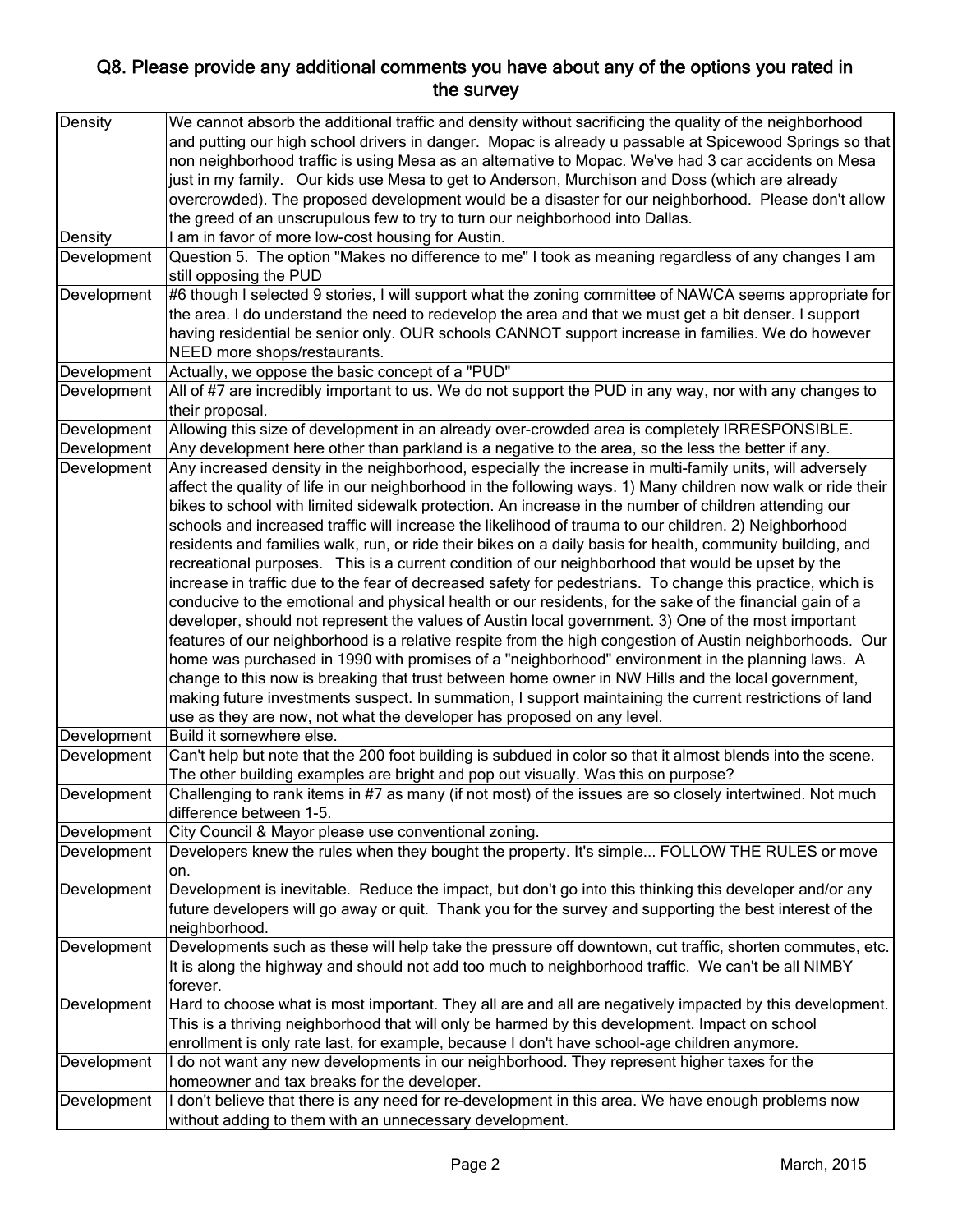| Development | I am against any additional variance to these owners. They should act within the current restrictions.<br>PERIOD. I see nothing offered (or can be offered other than building new school(s) on the site and   |
|-------------|----------------------------------------------------------------------------------------------------------------------------------------------------------------------------------------------------------------|
|             | giving it to the city) that would solve the over crowding issues this project will create for the city. Also #7                                                                                                |
|             | above is an unfair question. I consider all of the issues a problem. Because something is 5th doesn't                                                                                                          |
|             | make it a non-issue.                                                                                                                                                                                           |
| Development | I am totally and completed opposed to the proposed Austin Oaks Development.                                                                                                                                    |
| Development | am very supportive of some of the items proposed on the site - especially restaurants and retail. The                                                                                                          |
|             | school assistance money could help us solve some real problems with our local schools - but it is not                                                                                                          |
|             | enough and too far out in time as proposed. The overall density of the project needs to be reduced to be                                                                                                       |
|             | closer to the Google building. I do not care as much about the bright. Nwaca is doing an excellent job of                                                                                                      |
|             | managing this issue - thank you working hard on it and continuing to manage the conversation in an                                                                                                             |
|             | unbiased way that educates our membership. This PUD would be a win for our neighborhood - far better                                                                                                           |
|             | than the likely result if we allow the developers to redo it as currently zoned without our input. That is a                                                                                                   |
|             | guaranteed disaster, won't include anything we want or need and will almost certainly be worse than                                                                                                            |
|             | what is there now.                                                                                                                                                                                             |
| Development | I don't like the forced choice of the above options. All of are utmost importance to me, all are related and                                                                                                   |
|             | affect the quality of life for people in this community, of which the developer knows little about, and cares                                                                                                  |
|             | even less.                                                                                                                                                                                                     |
| Development | I don't understand why zoning needs to change. Lots of changes can be made to the property with                                                                                                                |
|             | current zoning.                                                                                                                                                                                                |
| Development | I object to the granting of a PUD designation for the property. I would not object to the redevelopment of                                                                                                     |
|             | the site within existing zoning regulations.                                                                                                                                                                   |
| Development | I think the changes suggested are fine and believe the neighborhood is somewhat over reacting on this                                                                                                          |
| Development | I totally oppose the PUD because it violates the Imagine Austin comprehensive plan.                                                                                                                            |
| Development | wish this project would go away.                                                                                                                                                                               |
| Development | would like to see more retail, restaurants, shops and walkable/bike-able destinations in the                                                                                                                   |
|             | neighborhood. The development is not perfect but is an improvement to the eyesore that is there now.                                                                                                           |
| Development | I would rate all as equally important. My top 3 are all so interrelated that I would rank them equal and                                                                                                       |
|             | then a close second would be the impact on school enrollment. This survey doesn't really allow one to                                                                                                          |
|             | actually communicate their feelings about this project. I would have put in #6 more clarity on the height.                                                                                                     |
|             | Is there any limitations on the site? How many 5 story buildings can there be? Does it change the<br>amount of density allowed if there are 10, 5 story buildings putting the same amount of square footage as |
|             | the current plan would provide. This wouldn't improve density or traffic.                                                                                                                                      |
| Development | If this development goes through it will dramatically reduce our quality of life.                                                                                                                              |
| Development | It was difficult to answer question 7. I oppose any development by this PUD as it is a major detriment on                                                                                                      |
|             | the area because of all factors listedbuilding height, density, school enrollment traffic, and environment.                                                                                                    |
|             | What I do not see is any major benefit to the community. We already have enough retail, restaurant,                                                                                                            |
|             | apartments. This overdevelopment takes away our current limited resourcesschools, natural                                                                                                                      |
|             | environment and overloads schools. There is a point where enough is enough, and this is it. the only                                                                                                           |
|             | benefit I see is to the developer, who will make millions at the community's expense. we will never be                                                                                                         |
|             | able to replace what we have once it is overdeveloped. please, do not allow this. we voted a new city                                                                                                          |
|             | council in on the promise it would not be business as usual with RE developers. It is time to show us they                                                                                                     |
|             | mean it. You represent our interests, not theirs. and there is overwhelming dissent for this proposal.                                                                                                         |
| Development | Make the developers do all these things before they begin any construction. Improvements first, new                                                                                                            |
|             | construction only after all other promises kept                                                                                                                                                                |
| Development | Makes sense to me to reduce the traffic to downtown. Houston and other large urban areas have been                                                                                                             |
|             | successful in establishing neighborhood/office areas that help to minimize traffic                                                                                                                             |
| Development | Me and my family are totally against PUD.                                                                                                                                                                      |
| Development | My family and are are 100% AGAINST this project!                                                                                                                                                               |
| Development | No PUD zoning. Conventional Zoning. Why doesnt this survey ask about anything other than PUD                                                                                                                   |
|             | zoning?                                                                                                                                                                                                        |
| Development | No PUD. Follow the existing zoning requirements. Make sure traffic is not negatively impacted.                                                                                                                 |
| Development | no to PUD                                                                                                                                                                                                      |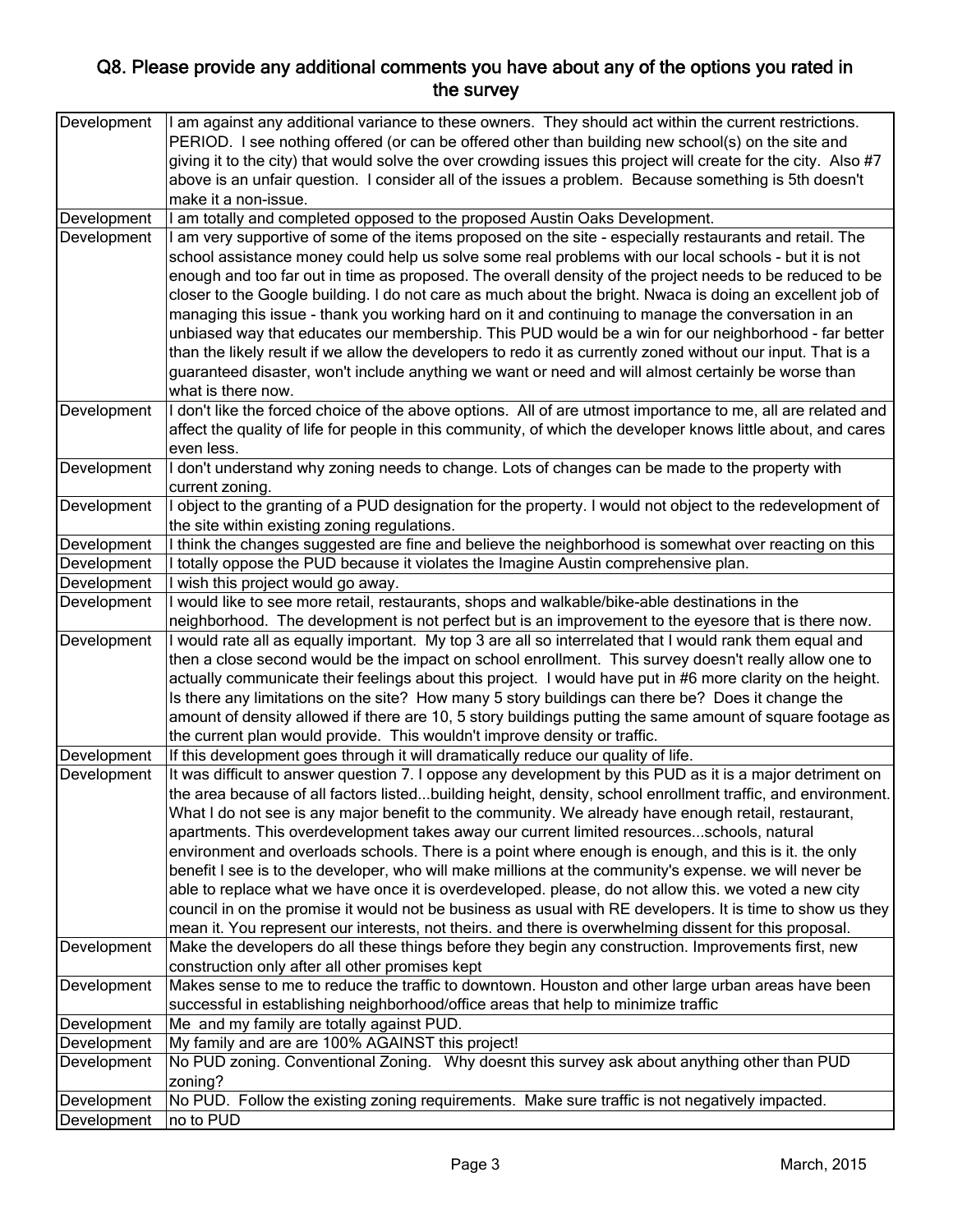| Development | No!                                                                                                                                                                                                                                                                                                                                                                                                                                                                                                                                                                          |
|-------------|------------------------------------------------------------------------------------------------------------------------------------------------------------------------------------------------------------------------------------------------------------------------------------------------------------------------------------------------------------------------------------------------------------------------------------------------------------------------------------------------------------------------------------------------------------------------------|
| Development | No, No, No, No PUD                                                                                                                                                                                                                                                                                                                                                                                                                                                                                                                                                           |
| Development | None of the "tweaks" listed under item 5 matter to me since I unequivocally oppose the PUD in the first<br>place. The scale of what is being proposed is several orders of magnitude beyond the capacity of the<br>land, current infrastructure, and proposed infrastructure improvements. If the developer is not willing to<br>abide by current zoning restrictions, then he can sell the property to another developer who is willing to<br>abide by current zoning restrictions. This will also ensure that redevelopment occurs at an appropriate<br>(realistic) scale. |
| Development | Not a significant enough change to change our opinion of the proposal. It does not fit within the<br>neighborhood or within the Imagine Austin plan.                                                                                                                                                                                                                                                                                                                                                                                                                         |
| Development | Oppose anything of that scope on site.                                                                                                                                                                                                                                                                                                                                                                                                                                                                                                                                       |
| Development | Our neighborhood is not downtown - many of us chose to move here because of all of the gorgeous<br>trees, nature and beautiful streets. If we had wanted to live among skyscrapers in the concrete jungle we<br>would have chosen downtown. Please do not let investors decide how our neighborhood should be<br>shaped - they don't have to live here after it is destroyed. Keep Austin neighborhoods the beautiful and<br>tranquil places that they are - don't turn us into another Houston or Dallas!!!                                                                 |
| Development | Overall I think the development will enhance our Neighborhood                                                                                                                                                                                                                                                                                                                                                                                                                                                                                                                |
| Development | Please ask Council to all vote unanimously NO on the PUD.                                                                                                                                                                                                                                                                                                                                                                                                                                                                                                                    |
| Development | Quality of life, overcrowding of schools, traffic                                                                                                                                                                                                                                                                                                                                                                                                                                                                                                                            |
| Development | Remodel existing structures.                                                                                                                                                                                                                                                                                                                                                                                                                                                                                                                                                 |
| Development | Restaurants yes, some retail okay, huge development on West side of MoPac in residential area, no.<br>Domain was referenced. It is on East side of MoPac.                                                                                                                                                                                                                                                                                                                                                                                                                    |
| Development | The developer knew the zoning restrictions when purchasing the property. There should be no obligation<br>on the City's part to negotiate incremental changes to the request. It should be summarily denied.                                                                                                                                                                                                                                                                                                                                                                 |
| Development | The developer should be required to comply with the building restrictions that are currently in effect. No<br>variance should be granted.                                                                                                                                                                                                                                                                                                                                                                                                                                    |
| Development | the potential, may be, could be neighborhood improvements are firstly not a certainty and secondly just<br>window dressing shrouding a downtown view office complex.                                                                                                                                                                                                                                                                                                                                                                                                         |
| Development | The PUD is bad for our neighborhood. The traffic that it would bring is unacceptable. Austin needs<br>smart growth. The Austin Oaks PUD is NOT smart.                                                                                                                                                                                                                                                                                                                                                                                                                        |
| Development | The residents of this area need places to work. if you deny these opportunities you increase traffic in<br>other parts of the area. Additionally, if those from further out were able to stop their commute here, then<br>it would be easier for residents to travel downtown or further south.                                                                                                                                                                                                                                                                              |
| Development | There is no reason to extend the PUD zoning as they have currently in place plenty of latitude with their<br>current zoning to upgrade the development                                                                                                                                                                                                                                                                                                                                                                                                                       |
| Development | There is plenty of room on Anderson or Burnet, other words, more commercial property for these type of<br>development.                                                                                                                                                                                                                                                                                                                                                                                                                                                       |
| Development | There should be no change in the current zoning.                                                                                                                                                                                                                                                                                                                                                                                                                                                                                                                             |
| Development | This development as it stands even with the revisions will completely change the feel of the<br>neighborhood and will reduce the quality of life for those living in the neighborhood. I am staunchly<br>AGAINST this development.                                                                                                                                                                                                                                                                                                                                           |
| Development | This development is not in line with the neighborhood nor the environment they think they are giving the<br>neighborhood                                                                                                                                                                                                                                                                                                                                                                                                                                                     |
| Development | this is a neighborhood not downtown Austin. Please abide by the limitations already set forth.                                                                                                                                                                                                                                                                                                                                                                                                                                                                               |
| Development | This is not the right location for this amount of development and kind of. Sorry. Not interested in a<br>Domain feel in this neighborhood.                                                                                                                                                                                                                                                                                                                                                                                                                                   |
| Development | This project should be held to the existing zoning standards put in place to protect the character of the<br>neighborhood. I am opposed to any exceptions.                                                                                                                                                                                                                                                                                                                                                                                                                   |
| Development | This proposal is out of scale with its surroundings and provides no real benefit for the neighborhood,<br>which does not need additional restaurants, bike paths or school children.                                                                                                                                                                                                                                                                                                                                                                                         |
| Development | This PUD is not good for the surrounding neighborhoods and is not good for the city.                                                                                                                                                                                                                                                                                                                                                                                                                                                                                         |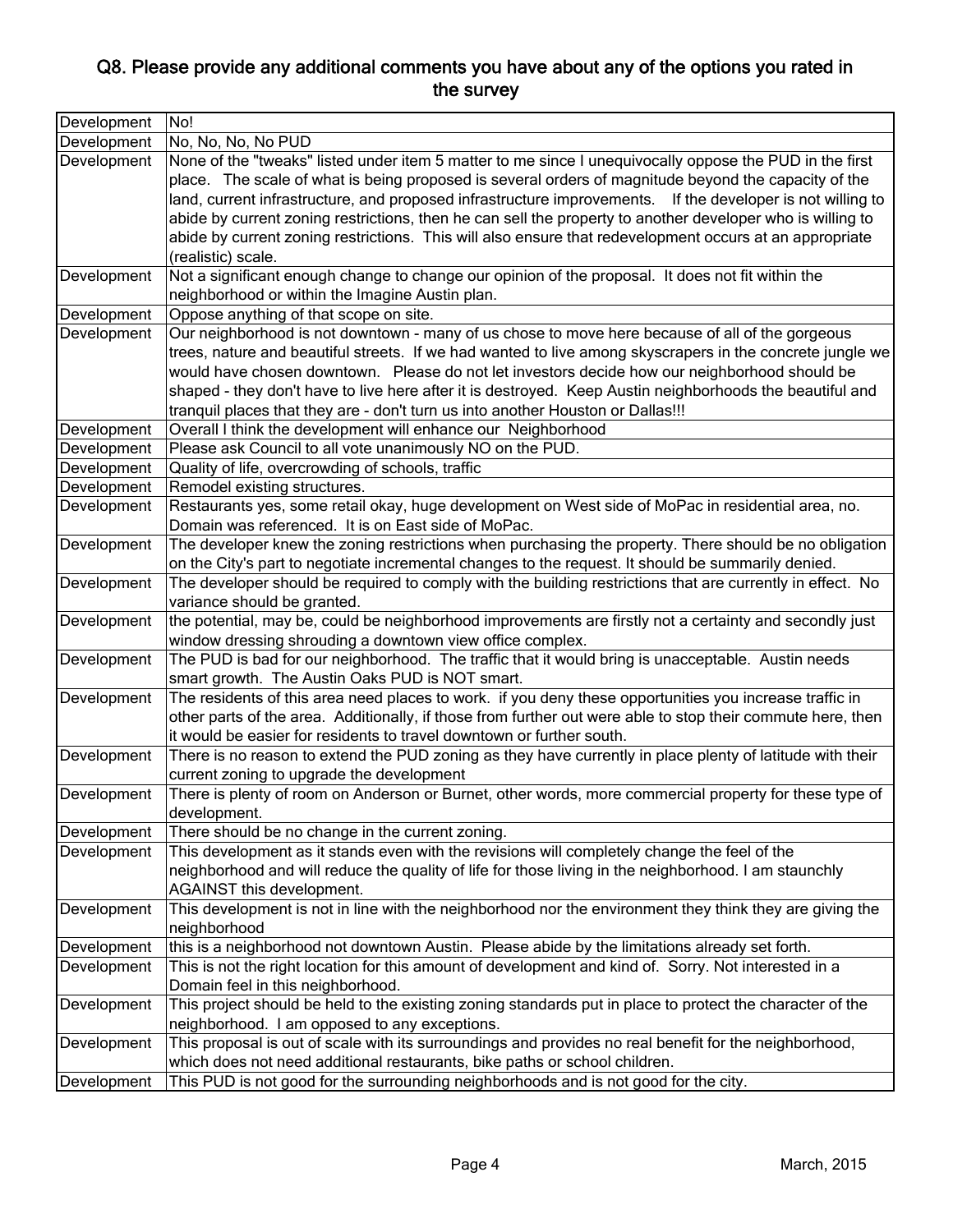| Development   | This PUD plan will have a negative impact on all aspects of this neighborhood. The existing zoning is the          |
|---------------|--------------------------------------------------------------------------------------------------------------------|
|               | best fit for the neighborhood and this particular property. The updated proposal provides little                   |
|               | improvement from the original PUD plan.                                                                            |
| Development   | This is an established premier Austin close-in neighborhood, with a certain integrity to it's lifestyle for long   |
|               | standing residents. Encroaching upon this traditional, conventional, prevailing culture and way of life for        |
|               | the benefit of real estate speculators and entrepreneurs is short-sighted. It is especially short-sighted, in      |
|               | light of the as yet unknown impact of the unfinished newly Tolled lanes to Loop 1 and their impact to the          |
|               | nearby Spicewood Sprs./Anderson/Loop 1 Intersection, existing neighborhoods and existing businesses                |
|               | in proximity to Austin Oaks along both sides of the current Loop 1. Austin owes a debt of gratitude to the         |
|               | settlers and residents of Northwest Hills who established and maintained this desirable neighborhood               |
|               | and led the way in creating a favorable residential and commercial environment for Austin's development            |
|               | 50 plus years ago, before MoPac was even built or Austin Oaks was a glimmer of it's original format.               |
|               | Preserving that heritage in near proximity to a "renewed" Austin Oaks is a legacy is a benefit the NW Hills        |
|               | residents have a right to expect from their original and continued investments in this area. These were            |
|               | the 1st entrepreneurs of the area to take a chance that the area would be developed with continuity and            |
|               | integrity. So far, they have not been disappointed. Do not disappoint them now! Do not OVERDEVELOP                 |
|               | or HIGH RISE this property BEYOND the scope of its INTENDED use for the NEIGHBORHOOD and                           |
|               | <b>NEIGHBORS!</b>                                                                                                  |
|               |                                                                                                                    |
| Development   | Though I rated them 1 to 5, they are all highly significant as they will all affect this community in a highly     |
|               | negative way.                                                                                                      |
| Development   | We are not entirely opposed to restaurant space, but are firmly against any tall structures. As it stands          |
|               | now, our schools can not handle any increases to enrollment.                                                       |
| Development   | WE DO NOT WANT THIS PUD!!!!!!!                                                                                     |
| Development   | We have already experienced the "little" changes to school and traffic in the last 20+ years. We feel it has       |
|               | changed the entire desirability of our neighborhood (decreased significantly) and taken away the                   |
|               | "family/community"-oriented living style which was there when we moved here. More money into the                   |
|               | system (taxes) does NOT improve the qualities, just reduces the feeling of personal control over OUR               |
|               | neighborhood.                                                                                                      |
| Development   | We need affordable office space that Austinoaks provides NOW. Redevelopment will only DRIVE UP                     |
|               | RENTS. No to the PUD REZONING. Conventional zoning only.                                                           |
| Development   | Would accept 6-7 stories.                                                                                          |
| Development   | Would much rather see this firm develop the area at Mullen Dr. and Anderson Ln. There is a golden                  |
|               | opportunity there for redevelopment to high-end condominiums or townhomes. Great central location, by              |
|               | commuter rail, and existing apartments are dilapidated.                                                            |
| Economic      | I don't understand what is wrong with the economic feasibility of the existing development.                        |
| Environmental | Impervious coverage                                                                                                |
|               | Environmental Spicewood Springs is a historical and archaeologically sensitive location. Archaeological sites were |
|               | destroyed in the initial building. I'd like to see this not happen again.                                          |
| Environmental | The impact on the environment and trees is irreversible.                                                           |
| Height        | A 200 foot urban building is entirely unacceptable in our residential neighborhood. 5 stories max (we'd            |
|               | rather less)                                                                                                       |
| Height        | am disappointed that #6 did not have the 2 or 3 story option, but I remain apposed                                 |
| Height        | presume this property has already been sold or else there is an option on it, dependent on the outcome             |
|               | of revised zoning. Could there be 1 or 2 new office bldgs added to the site within current height                  |
|               | restrictions etc.                                                                                                  |
| Height        | I would prefer maximum height at this site and in this neighborhood to be no more than 3 stories.                  |
| Height        | On question #6, I may be OK with the 9 stories that Google has, but it would just depend on the                    |
|               | topography of the land - parts of that property would better hide a taller building than others. On the            |
|               | Direct Assistance to schools issue, I don't like the proposal because it could end up being smaller than           |
|               | nine million, could take even longer to materialize, and could be split between many schools until it no           |
|               | longer can provide the needed impact.                                                                              |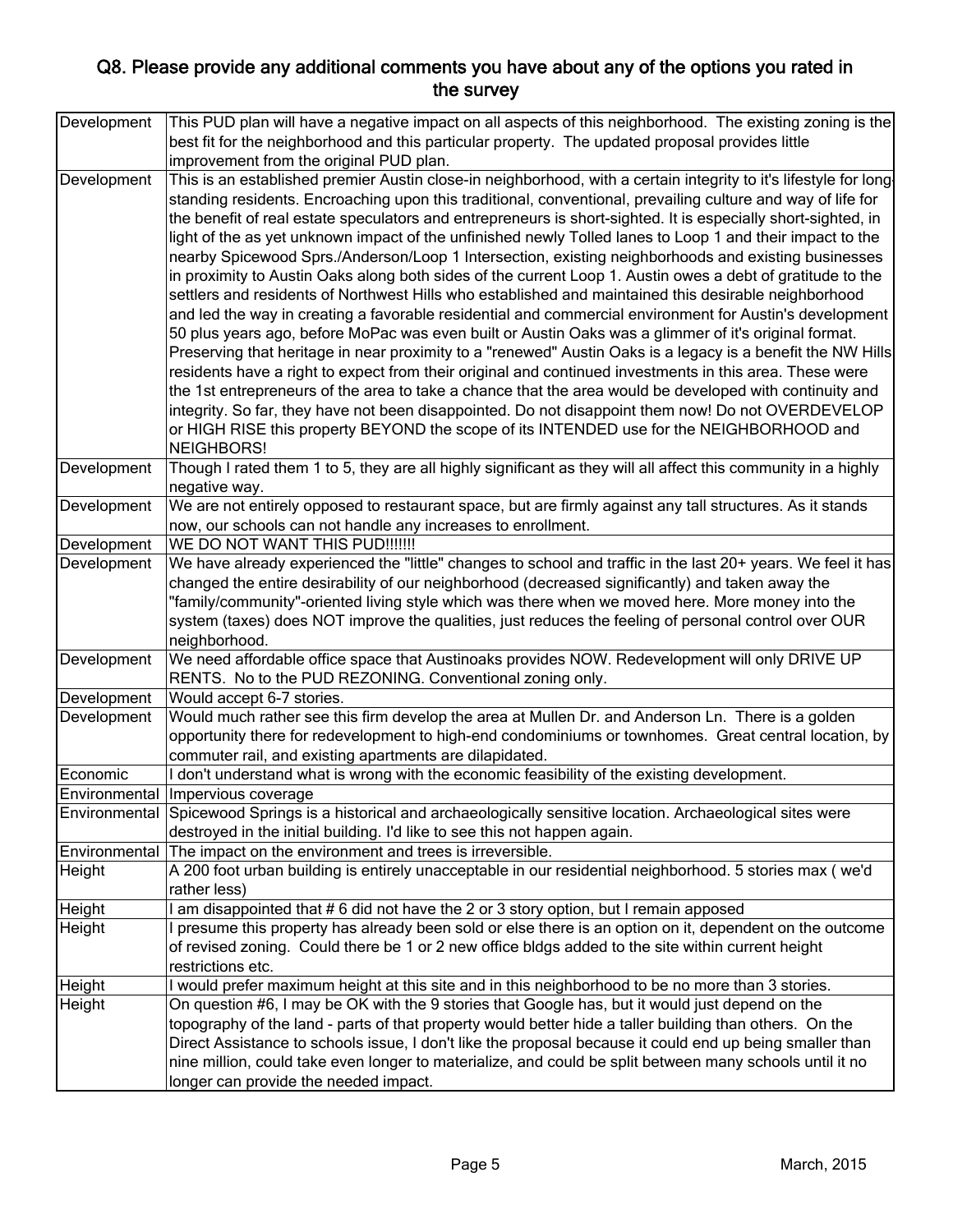| Height       | The number of ideal maximum stories depends in part on the number of total buildings. One two building        |
|--------------|---------------------------------------------------------------------------------------------------------------|
|              | of 9 stories with a few buildings of fewer stories might be OK. 10 or 20 buildings of 9 stories each would    |
|              | obviously be excessive.                                                                                       |
| Height       | The proposed height would be the tallest building between here and Waco!                                      |
| Height       | This area is zoned with a 5-story limit for a reason - anything taller does not fit the community or area.    |
|              | There is no community benefit or improvement from the PUD. It only benefits the developers and                |
|              | investors who I'd venture to guess, don't live anywhere near here.  The PUD is a DUD. Its gotta go.           |
| <b>NWACA</b> | Dear Board, This survey was one of the worst survey's ever written. It was written to get information         |
|              | on negotiation not for dealing with the building restrictions as they are. And what gets me the most is       |
|              | how much you are all lying. So technically you are selling this to neighbors now with fear mongering          |
|              | about school over crowding but if they won't be done with the building for years and they do not need to      |
|              | pay financial assistance for the schools till 2032, then you are all lying to yourselves and others about     |
|              | what you are truely proposing. You should all be ashamed of yourselves. Who knows where our                   |
|              |                                                                                                               |
|              | schools will be in 2032. They may not be overcrowded at all. 9 million now inflation and cost of living       |
|              | go up and this could all be pennies in the bucket for them. A park that's BS too. I don't want to take my     |
|              | kid to a park right under the freeway. You have got to be kidding. The increased traffice will require bike   |
|              | lanes to be removed on Hart Lane. This stinks for those kids and adults who use the bike lanes. I             |
|              | noticed there is no date on school crossings. Will it be now or in 2032. Because in 2032 my kids will         |
|              | have graduated college and that would too have been a boat you all have missed in your lack of                |
|              | foresight. I really don't know who wrote the survey or who is no this committee but they need to be           |
|              | removed. It's bias towards the developers and not for the neighborhood at all. And somehow it                 |
|              | wouldn't surprise me one bit if there was some type of underhanded money going in their direction. $\vert$ am |
|              | strongly against the PUD and this survey that doesn't give us an option to say that a certain idea            |
|              | shouldn't be on the table. Disappointed indeed!                                                               |
| <b>NWACA</b> | Does the leadership of NWACA consider it an "impossibility" to actually stop it, so that they are             |
|              | "cooperating" with the project proposers to the extent that they are suggesting modifications to the PUD      |
|              | proposal details?                                                                                             |
| <b>NWACA</b> | Good job by NWACA Board                                                                                       |
| <b>NWACA</b> | I feel like a lot of the communication about this issue has be incredibly one-sided and this survey is        |
|              | biased as if you assume we're against it from the beginning.                                                  |
| <b>NWACA</b> | Poor survey                                                                                                   |
| <b>NWACA</b> | Question #7 is invalid. I care for all of those issues eqqually and rate them #1.                             |
| <b>NWACA</b> | Question 5 is biased.                                                                                         |
| <b>NWACA</b> | The above questions are. Misleading. At least 3 and probably 5 of them would rank #1 on objections,           |
|              | yet it is rigged so that only one number cap'n be used.                                                       |
| <b>NWACA</b> | There is no "no opinion" option on some of the questions, like number 6, so you are arbitrarily forcing an    |
|              | answer, which provides misleading results.                                                                    |
| <b>NWACA</b> | These are difficult to rate because all are extremely important to me and to our community.                   |
| <b>NWACA</b> | They are ALL important issues                                                                                 |
| <b>NWACA</b> | This survey is biased in favor of the development and developer. Shane on NWACA.                              |
| <b>NWACA</b> | To be honest, I'm insulted by this survey. Trying to downplay the number of tall buildings the developer      |
|              | proposes? If you are doing 3D images, map out all the proposed buildings with density and without green       |
|              | space. Add in the traffic jams, too. This is misleading. It makes me wonder if you represent the neighbors    |
|              | or the developer! Rank the issues in order of importance? These are just about all equally important.         |
|              | With density and height comes awful impact on traffic, schools, environment. There is nothing the             |
|              | developer can do which will make us support the PUD. They have existing zoning within which they can          |
|              | work to build whatever. I do not see changes as being beneficial to our lives. Traffic impact, especially,    |
|              | will be devastating, not to mention just overall detrimental to our lovely neighborhood and quality of life.  |
|              | One of us grew up in NWHills; the other grew up in Allandale and went to Anderson. We chose to move           |
|              | back to this part of town and have raised our kids here, but if these changes come our way, quality of life   |
|              | is decreased and staying here doesn't look so positive to us. We are life-long NWHills residents - not        |
|              |                                                                                                               |
|              | happy with this PUD and with your attempts to make it palatable. It's putting lipstick on a pig!              |
| <b>NWACA</b> | We hope people of all opinions have responded to the survey.                                                  |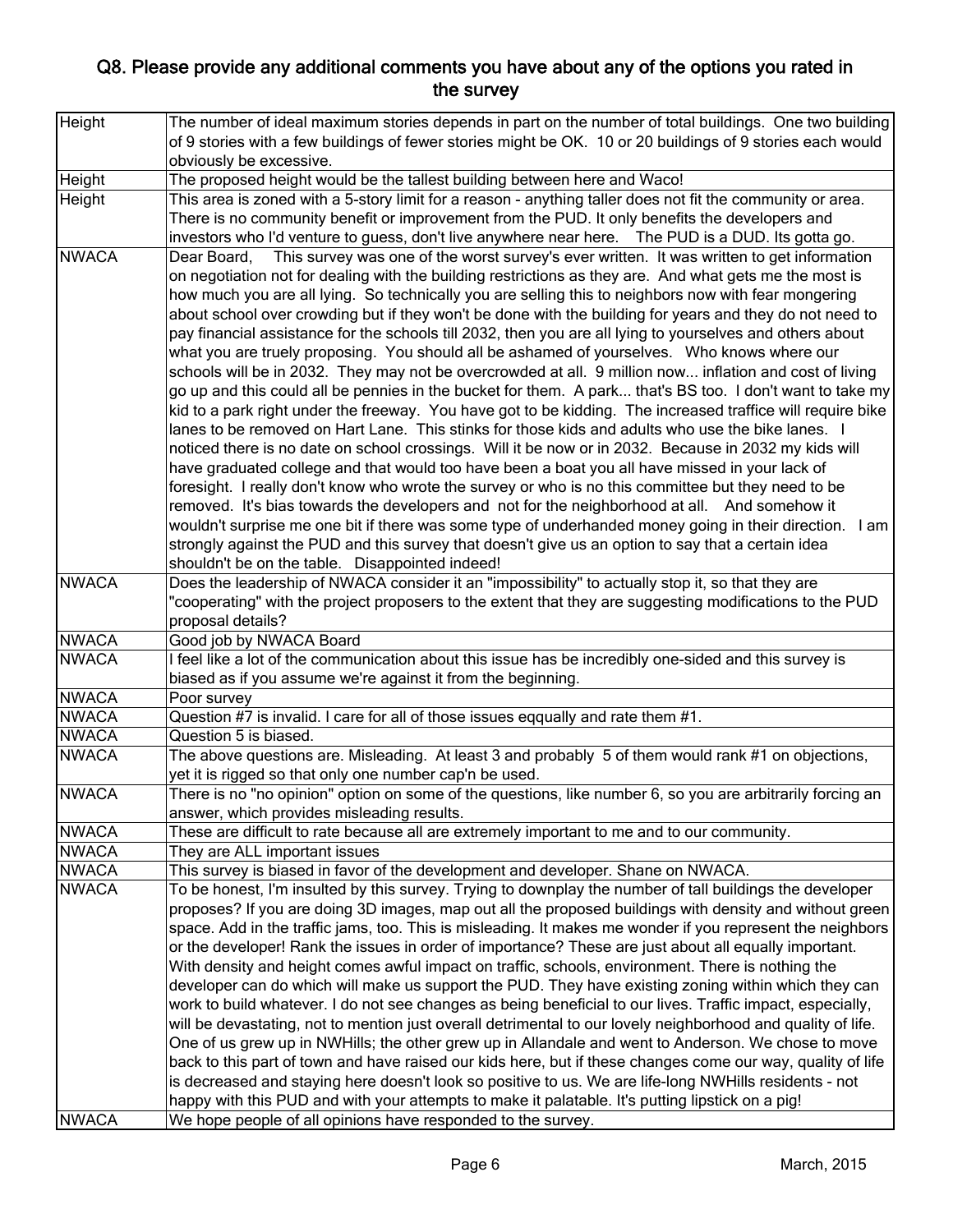| <b>NWACA</b>         | Why are we voting again? I don't feel NWACA is protecting our neighborhood. We voted once against            |
|----------------------|--------------------------------------------------------------------------------------------------------------|
|                      | the PUD and you are making deals, negotiating a PUD with the developer and the head of the special           |
|                      | committee is clearly for the PUD.                                                                            |
| <b>Public Safety</b> | As the former Commander of the Northwest sector of Austin (Far West Blvd, north to the city limits) I see    |
|                      | no review by the Austin Police Department. Even with a reduction to a proposed 300 residential units,        |
|                      | there are many public safety concerns resulting from such a residential/commercial project. These            |
|                      | concerns not only impact the project but the contiguous neighborhoods.                                       |
| Schools              | I feel the offer to increase the use of the playground at Doss is ill advised - the neighbor children do not |
|                      | use the playground after school hours and it only will encourage more folks who when they visit the          |
|                      | neighborhood leave their trash, climb the fence between the two school yards, chase the deer and act as      |
|                      | if the area was Zilker park without the policing or maintenance of Zilker Park - we will need extra policing |
|                      | and park maintenance - The children now attending Doss have large home backyards and their parents           |
|                      | feel secure seeing them playing within their and their neighbor's eyesight. The only folks who use the       |
|                      | park are renters from the nearby condos who come with their little ones on Saturday and Sunday or the        |
|                      | children of those who come from other areas of town to play softball - This playground improvement plan      |
|                      | sounds too much like an advertisement to sell the housing to residential clients in your project - A real    |
|                      | improvement could be to plant trees along the fence line of both Doss and Murchison with some                |
|                      |                                                                                                              |
|                      | understory bushes that would help to keep the areas nature in balance and yes, keep the noise level          |
|                      | down that has increased in recent years, as well as block any lights that may be included in your plan       |
|                      | that I sincerely hope you putting on a movement devise so that we are not robbed of the night sky. Best      |
|                      | would be to actually build another building to accommodate classrooms that are now being added 2 to 4        |
|                      | a year and with your projection, another set of temporary buildings will be added that have unfortunately    |
|                      | become permanent - These buildings are not only ugly but it means students must go to lunch or switch        |
|                      | classes in all kinds of weather and the buildings encroach on playground space in addition to interfering    |
|                      | with ground water collection. This PUD project that includes housing will add several problem. All five are  |
|                      | equally important - We have a unique natural environment that to disrupt would border on the criminal - it   |
|                      | was one of the reasons for the building restrictions - please honor what we see as a benefit to keeping a    |
|                      | balance between density and nature - Extra taxes from this project does not buy back the natural             |
|                      | landscape and wildlife - trying to not disturb by adding trees only makes the land into sterile parkland -   |
|                      | And the traffic has become impossible on Mesa, Spicewood and 360 in the evening - the only real              |
|                      | solution is to build a long 1800 foot side road or ramp on both sides of 360, to the PUD. Yes, 1800 ft.      |
|                      | minimum. Have you considered a switch? There is land on Braker and Stonelake not bordering on an             |
|                      | established residential neighborhood that would be far more appropriate for the kind of Project you would    |
|                      | like to build - there is not the traffic problem and that area already has commercial and most of all the    |
|                      | area does not interfere with the wildlife along Bull Creek.                                                  |
| Schools              | Both Doss and Hill Elementary schools have 'temporary' buildings as a result of already-crowded              |
|                      | schools. PUD will only exacerbate the situation.                                                             |
| Schools              | Doss and Murchison are both terribly overcrowded. Hill not far behind. This is untenable without AISD        |
|                      | funding building expansion and upgrade (not just more portables)                                             |
| Schools              | Doss is already overcrowded. How will this be mitigated?                                                     |
| Schools              | Elementary is so over crowded! I believe that owners can accomplish a lot i under the existing regs. I do    |
|                      | not think we can continue to turn NEIGHBORHOODS INTO HIGH DENSITY DEVELOPMENTS.                              |
| Schools              | I am very concern to the increase to the existing schools because they are so over crowded as is and         |
|                      | they need to stay smaller to be so exemplary.                                                                |
| Schools              | The PUD proposal is terrible. Hill and Doss Elementary are severely overcrowded as it is. Murchison          |
|                      | Middle School is overcrowded, too. NW Hills and Westover Hills will be severely impacted by this             |
|                      | development. It is wrong that developers would do this to an established neighborhood. It's just an          |
|                      | investment to them. They don't care how the neighborhood will be negatively impacted because they            |
|                      | don't live in it. I hope Sheri Gallo will be a strong and effective ally on this serious issue.              |
| Schools              | The Trust fund should not have a developer board member and should be guaranteed (not have to apply          |
|                      | to use). Too many ways the money could ultimately not benefit the schools. Plus overcrowding is far          |
|                      | more likely than developer indicates using general aisd rules as a good number of apartment dwellers         |
|                      | are attracted to this area solely for the schools.                                                           |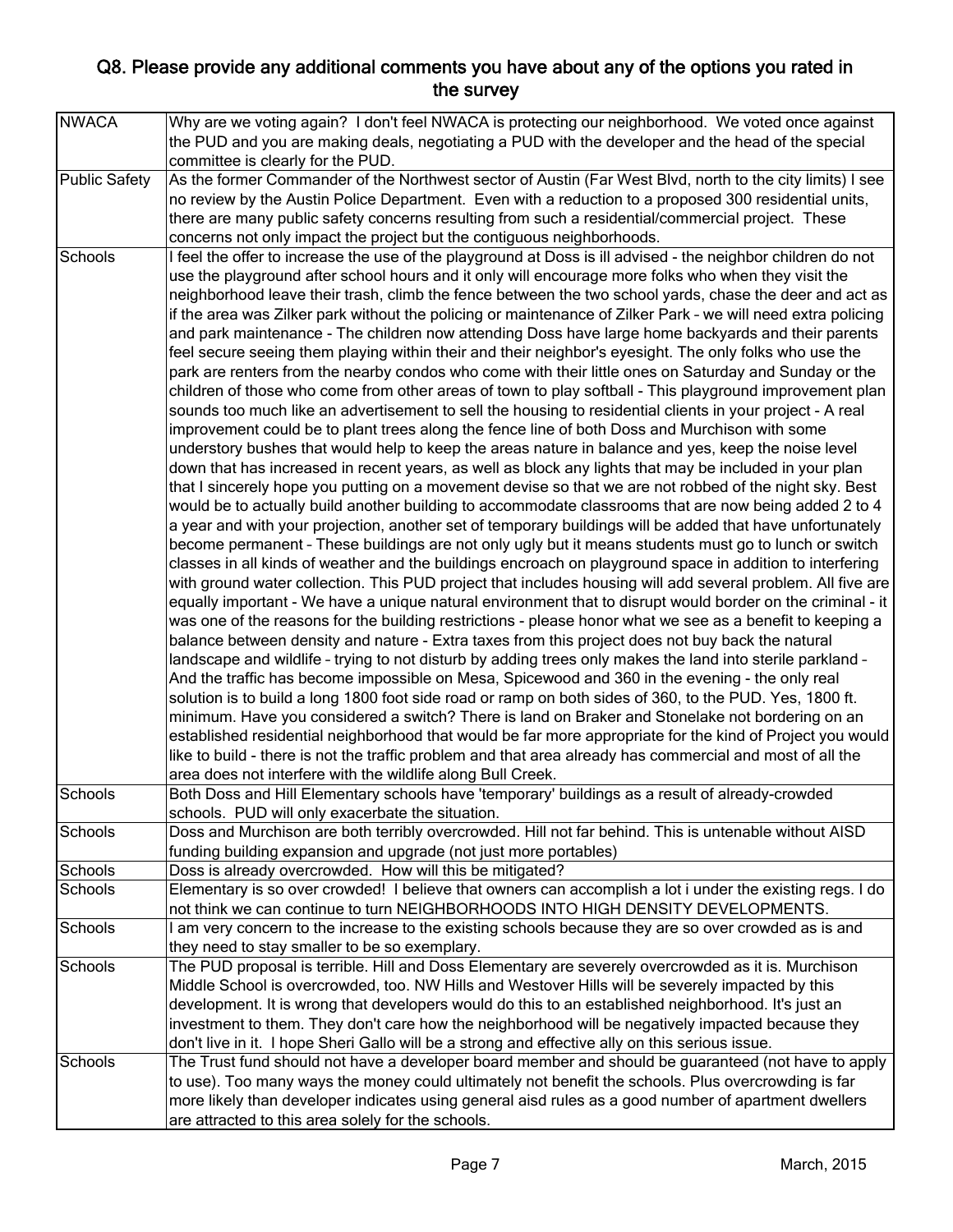| Schools        | This property, should it move forward, should be zoned to schools other than those west of Mopac. They<br>are very over-crowded and cannot take more children. The re-zoning to reduce school enrollment should<br>start here. |
|----------------|--------------------------------------------------------------------------------------------------------------------------------------------------------------------------------------------------------------------------------|
| Schools        | I provided rankings for #7 because I had to but all are nearly equally important. The developer makes big<br>promises for improvements to streets and schools but it's never that easy: the city and AISD will have to         |
|                | be involved. I have little confidence that all these things will actually come to fruition. Short of adding on<br>to the school buildings, "improvements" will not help overcrowding. Is it even legal for developers to       |
|                | provide funds for school improvements?? Private donations to public schools are limited; education                                                                                                                             |
|                | equal rights groups watch these things like a hawk and cry foul when private funds are given to                                                                                                                                |
|                | 'privileged" schools. These proposed plans are likely to be denied by the school board. Recent city bond                                                                                                                       |
|                | proposals that would have paid for significant improvements were voted down and city at large would not                                                                                                                        |
|                | care about additional crowding by this development. No new schools in the works for this area anytime in                                                                                                                       |
|                | the near future. The neighborhood as a whole is quiet and generally uncontested. Is it too much to ask to                                                                                                                      |
|                | keep it that way. The developers don't live here; it's not their neighborhood.                                                                                                                                                 |
| Schools        | Set school zoning in this area for Gullett/Read/Pillow Lamar/McCallum?                                                                                                                                                         |
| Schools        | The over-crowding at Doss, Hill, Murchison and eventually Anderson schools is the MOST important                                                                                                                               |
|                | issue. Doss is the most over-crowded school in Austin and it needs help reducing the enrollment, not                                                                                                                           |
|                | increasing the enrollment. Get the apartments btwn Hart Lane and Mopac out of Doss and then I'll be                                                                                                                            |
| Schools        | interested.                                                                                                                                                                                                                    |
|                | The PUD lies with the Doss school boundaries. I would like to see a push for funds to be dedicated and<br>given to Doss in the next 5 years for an addition to the school. Any aid for the playground or blacktop is a         |
|                | joke. Those are the next things at that school right now.                                                                                                                                                                      |
| Traffic        | Austin is impossible to drive in now. With this we will have to wait hours just to merge onto MOPAC.                                                                                                                           |
| Traffic        | Concerned about Far West AM and PM traffic noise increases since we live right on Far West.                                                                                                                                    |
| <b>Traffic</b> | Currently, about once a month I am almost rear-ended when turning onto Hart Ln from Hidden Holw by a                                                                                                                           |
|                | driver traveling too quickly. If the PUD moves forward and traffic is increased over 30-fold on Hart Ln,                                                                                                                       |
|                | should I anticipate being struck by another vehicle at least once a day? This developer intends to put the                                                                                                                     |
|                | safety and well being of my family at risk by continuing with the PUD.                                                                                                                                                         |
| <b>Traffic</b> | Enforce the speed limits throughout this area!                                                                                                                                                                                 |
| <b>Traffic</b> | Existing roadway between MoPac and Loop 360 can barely handle the existing traffic flow. The 2-lane                                                                                                                            |
|                | portion of Spicewood Lane from Mesa to Loop 360 is not capable of the increase in traffic that the                                                                                                                             |
|                | proposed PUD would create.                                                                                                                                                                                                     |
| Traffic        | I actually think the PUD is fine (if we had the roads to support the extra traffic). What I object to are the<br>whacko liberals in Austin who won't expand the freeways and roads to handle the enormously increased          |
|                | population and traffic that started in the 90s and continues unabated today.  We need to double or triple                                                                                                                      |
|                | the capacity of MoPac, I-35, and 183 before we spend another dollar on idiotic programs like "affordable                                                                                                                       |
|                | housing" or an unrealistic light rail system for Austin. Build/expand the god damn roads and then worry                                                                                                                        |
|                | about minor things like this PUD.                                                                                                                                                                                              |
| <b>Traffic</b> | I live in a residential neighborhood. If the PUD wants to come into the neighborhood, there should be                                                                                                                          |
|                | some traffic improvements, like speed bumps, need to be placed at thoroughfairs in the area (mesa,                                                                                                                             |
|                | greystone, hart, etc)                                                                                                                                                                                                          |
| <b>Traffic</b> | I work off MoPac and Far West. It already takes a few changes of the light at the intersection to get on                                                                                                                       |
|                | Mopac going North. Once Greystone and Exec. Center Dr. back up to get on the Mopac South access                                                                                                                                |
| <b>Traffic</b> | road more traffice will head over to Far West via Woodhollow. This will happen because it is already                                                                                                                           |
|                | difficult to get on the access road with traffic coming at 40-50 miles per hour. Four times the density can                                                                                                                    |
|                | only make the traffic situation much worse.                                                                                                                                                                                    |
|                | Increased traffic, especially cut-through traffic in the neighborhood, is my main concern. Also, I am                                                                                                                          |
|                | absolutely opposed to any kind of big box retail or large chain restaurants (like Friday's or Applebee's or<br>anything like that).                                                                                            |
| Traffic        | Info and questions on the traffic impacts?                                                                                                                                                                                     |
| <b>Traffic</b> | It was almost impossible to answer # 7 with ranking because ALL of these items are very important to                                                                                                                           |
|                | me. Tried to put #1 on all of them, but of course I couldn't.                                                                                                                                                                  |